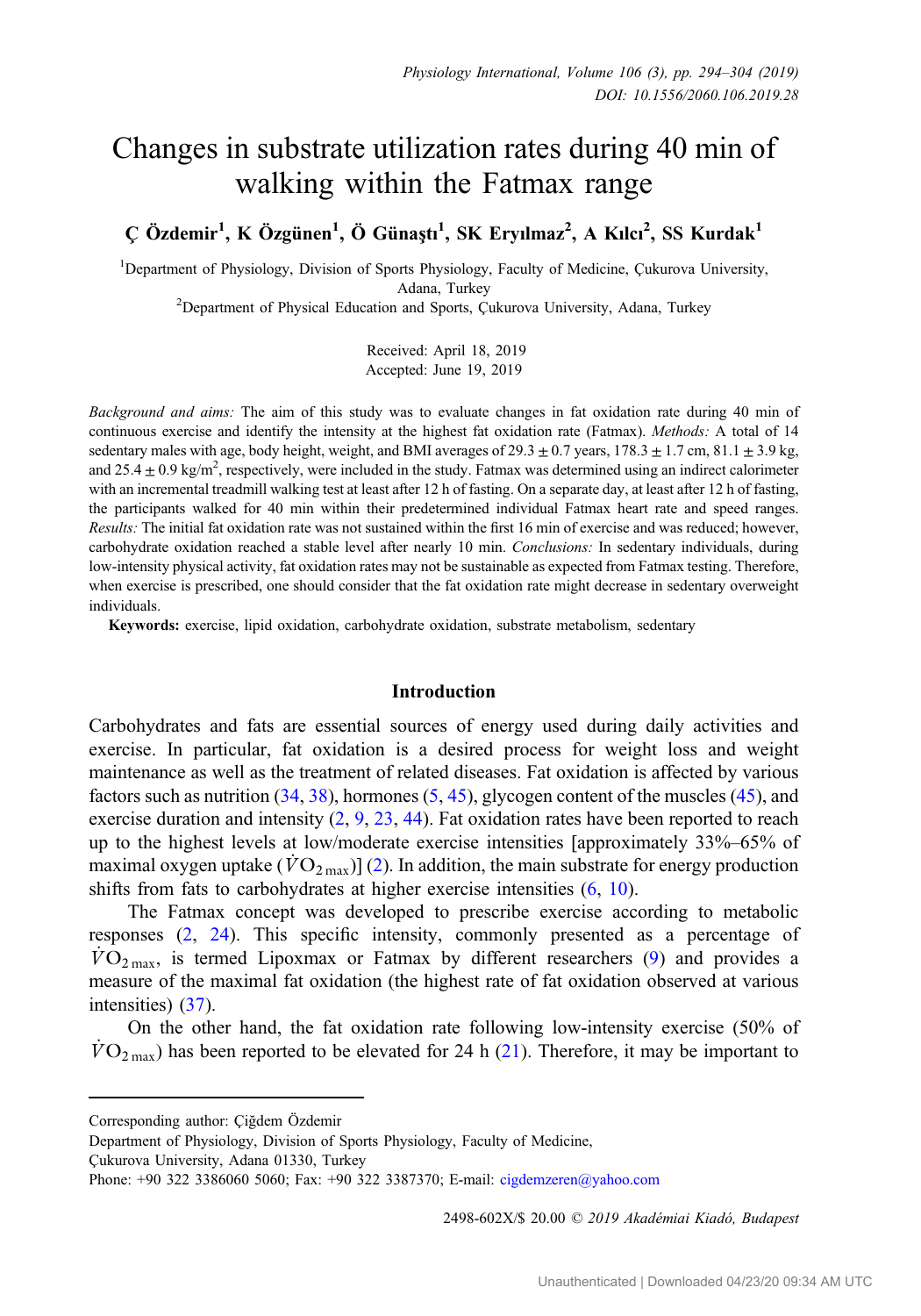consider the daily changes in fat oxidation rate. In addition, aerobic exercise-induced longterm adaptive responses may enhance resting and exercise fat oxidation rates ([18\)](#page-9-0). These responses may include changes in muscle fiber type, upregulation of oxidative enzymes, and increases in capillary density together with pulmonary and cardiovascular adaptations [\(15](#page-9-0)). On the other hand, adipose tissue lipolysis, fatty acid transport to the skeletal muscle and its uptake by the tissues, intramusclular lipolysis, mitochondrial uptake of fatty acids, and mitochondrial biogenesis can be counted as training-induced adaptations to maximal fat oxidation rate [\(18](#page-9-0), [31](#page-10-0)).

Regular exercise around or at Fatmax may be prescribed for weight management, improving the lipid profile, and increasing the oxidative capacity of skeletal muscle in obese and type-2 diabetic patients  $(7, 9)$  $(7, 9)$  $(7, 9)$  $(7, 9)$ . It should also be kept in mind that most people are able to intuitively self-select an exercise intensity that falls within the Fatmax zone ([13\)](#page-9-0). As previously mentioned, fat oxidation may be regulated by many factors including exercise intensity and duration  $(2, 9, 44)$  $(2, 9, 44)$  $(2, 9, 44)$  $(2, 9, 44)$  $(2, 9, 44)$  $(2, 9, 44)$ . Fat oxidation rate is considered to remain constant when exercising at Fatmax for a long period of time. Meyer et al. [\(33](#page-10-0)) reinvestigated the Fatmax testing procedure with constant load tests for 60 min. They discarded the first 10 min of the gas exchange results for the sake of adaptation, and they averaged the next 10 min (duration between 10 and 20 min) ([33\)](#page-10-0). By excluding the first 10 min and by averaging longer time intervals after the first 10 min, possible early changes in fat oxidation rate might be overlooked. Thus, there seems to be a lack of studies that evaluate changes in the respiratory exchange ratio and the fat oxidation rate at shorter time intervals throughout the exercise period.

Although fatty acids are the main substrates for energy production during low-intensity exercise, how substrate utilization changes during a single session of 40 min of constant low/ moderate-intensity exercise in sedentary overweight individuals has not been clarified. Therefore, we aimed to investigate the substrate utilization and possible substrate shifts during a single exercise session at Fatmax.

### Materials and Methods

#### Participants and intervention content

A total of 14 sedentary males with an average age of  $29.3 \pm 0.7$  years participated in this study. The study procedures and purposes were explained to all participants in detail, and informed consent forms were obtained. Measurements were performed following the approval of the ethics committee and carried out in accordance with the Declaration of Helsinki. Participants were excluded from the study in case of any disease or drug use, which may potentially influence substrate metabolism. There were no calorie restrictions in terms of nutrition. Participants were defined as "sedentary" who were reported to have no physical activity.

#### Anthropometric measurements

The participants visited the laboratory after 12 h of overnight fasting. Anthropometric measurements were performed before the exercise by the same person. Body mass and height were determined using a scale and a stadiometer. Calf, mid-thigh, and forearm circumferences were measured using inelastic tape. Body density, which was used in the Siri formula, was calculated ([22\)](#page-9-0). Body fat estimates were derived according to Siri ([40\)](#page-10-0). Body muscle mass was estimated using the Martin formula ([30\)](#page-10-0).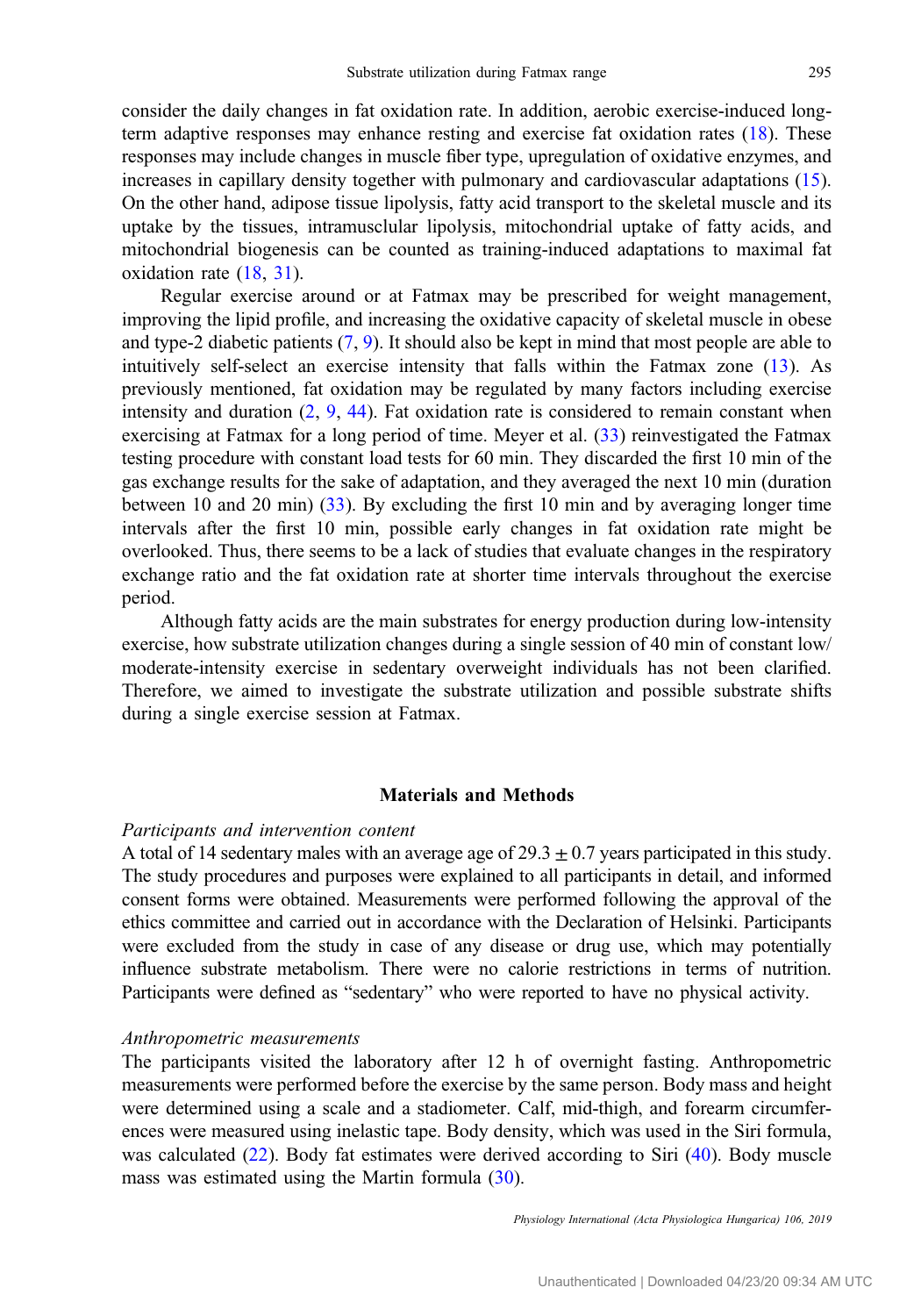### <span id="page-2-0"></span>296 Özdemir et al.

# Exercise protocol and indirect calorimetry

Three different tests including the maximal cardiopulmonary exercise test, the Fatmax test, and the 40-min walking test on a treadmill (HP Cosmos, Nussdorf – Traunstein, Germany) were performed. The tests were performed at least 48 h apart. Breath-by-breath gas measurements were taken throughout the exercise using an indirect calorimetry system (PFT Cosmed, Rome, Italy). The volume and gas of the system were calibrated using a 3-L calibration syringe and calibration gases, respectively  $(16\% O_2)$  and  $5\% CO_2$ ). The heart rate (HR) was recorded continuously by telemetry using a HR monitor (Cosmed). Substrate oxidation was calculated using a stoichiometric equation  $(16)$  $(16)$ ; the urinary nitrogen excretion rate was ignored.

# Maximal cardiopulmonary exercise test

The participants started the test at 4 km/h. The speed was increased by 0.5 km/h every minute until exhaustion [reaching up to 90% of the maximum HR according to the 220-age formula, achievement of an  $VO<sub>2</sub>$  plateau, or continuation of a non-protein respiratory quotient (npRQ) value at and over 1.15] [\(3](#page-9-0)). The anaerobic thresholds of the participants were calculated by the V-slope method [\(4](#page-9-0)).

# Fatmax test

Fatmax was determined with an incremental treadmill walking test at least after 12 h of fasting. The participants performed a 2-min warm-up at 3 km/h. The speed was increased by 1 km/h every 6 min until the fat oxidation rate decreased to 0 with an npRQ value of 1.01. The last 2 min of every loading stage was used for analysis. The stage at which the fat oxidation rate was maximal was determined, and the last 2 min average HR and  $\dot{V}O_2$  were calculated for the 40-min walking test  $(8)$  $(8)$ .

# 40-Min walking test

The walking intensity of each participant was determined according to the stage at which their fat oxidation rate in the Fatmax test was maximal. The 40-min walking test was performed at least after 12 h of fasting. The participants performed a 2-min warm-up at 3 km/h before 40 min of walking.  $\dot{V}O_2$ , HR, and substrate oxidation of the participants were monitored throughout 40 min of walking. The 40-min walking test's data were averaged for every minute. A capillary blood sample of 20 μl was taken from the fingertips of the subject at rest and at 5 min intervals during the test. Blood lactate and glucose concentrations were

| Age (years)               | $29.3 \pm 0.7$  |
|---------------------------|-----------------|
| Height (cm)               | $178.3 \pm 1.7$ |
| Weight (kg)               | $81.1 \pm 3.9$  |
| Body mass index $(kg/m2)$ | $25.4 \pm 0.9$  |
| Fat $(\%)$                | $18.7 \pm 1.4$  |
| Muscle $(\% )$            | $31.5 \pm 1.0$  |

| Table I. Participants' characteristics |  |
|----------------------------------------|--|
|----------------------------------------|--|

The values are presented as mean  $\pm$  SEM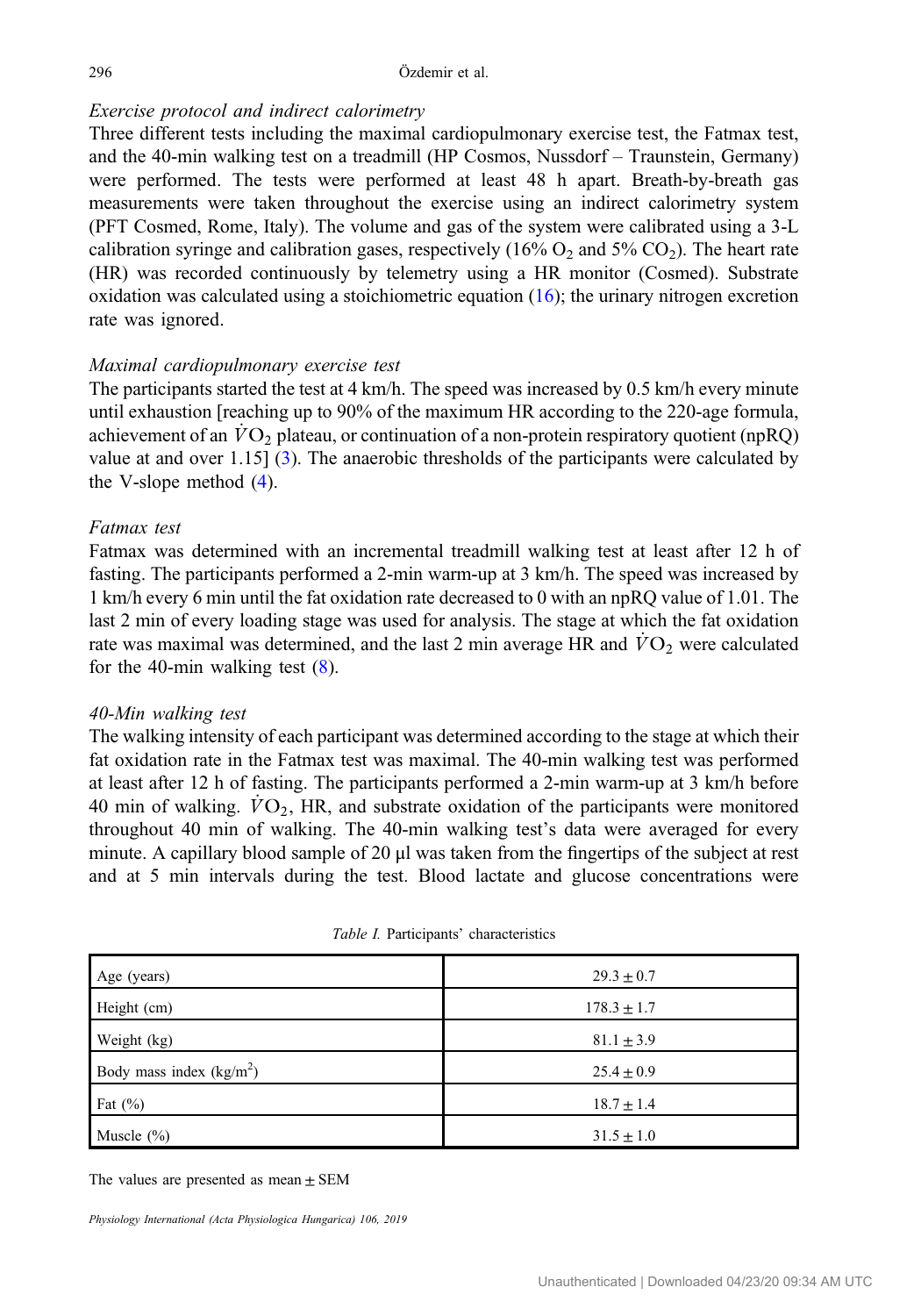<span id="page-3-0"></span>

|                     | /min/kg)<br>$O_{2max}$<br>ī | HR (beats/min)      | Rate (km/h)      | npRQ             | Fat oxidation (g/min)          | oxidation (g/min)<br>Carbohydrate |
|---------------------|-----------------------------|---------------------|------------------|------------------|--------------------------------|-----------------------------------|
| Aaximal test        | $33.53 \pm 2.08$            | $180.64 \pm 1.95$   | $10.14 \pm 0.30$ | $1.04 \pm 0.11$  | $0.0\pm0.0$                    | $5.70 \pm 0.28$                   |
| Anaerobic threshold | $25 \pm 1.12$               | $120.0 + 4.44$      | $5.89 \pm 0.20$  | $0.91 \pm 0.01$  | $0.22 \pm 0.03$                | $1.43 \pm 0.17$                   |
| Fatmax              | $6 \pm 0.46**$<br>13.66     | $103.09 \pm 4.13**$ | $4.35 \pm 0.13*$ | $0.83 \pm 0.01*$ | $0.33 \pm 0.02$ <sup>\$#</sup> | $0.62 \pm 0.06$ <sup>5#</sup>     |
| Power               | 0.912                       | 0.99                | 0.99             | 0.99             | 0.99                           | 0.99                              |
| iffect size         | 2.82                        | 7.19                | 2.49             | 4.45             | 2.24                           | 4.14                              |
| Sample size         |                             |                     |                  |                  |                                |                                   |
|                     |                             |                     |                  |                  |                                |                                   |

Table II. Performance values of the participants in the maximal cardiopulmonary exercise and Fatmax tests Table II. Performance values of the participants in the maximal cardiopulmonary exercise and Fatmax tests

> Values are presented as mean Values are presented as mean ± SEM. npRQ: non-protein respiratory quotient. SEM. npRQ: non-protein respiratory quotient. \*p <0.001, significantly different from the threshold and peak values.

 $> d_{\#}$  0.05, significantly different from the threshold values.  $> d_s$  $0.001$ , significantly different from the peak values

Physiology International (Acta Physiologica Hungarica) 106, 2019

٦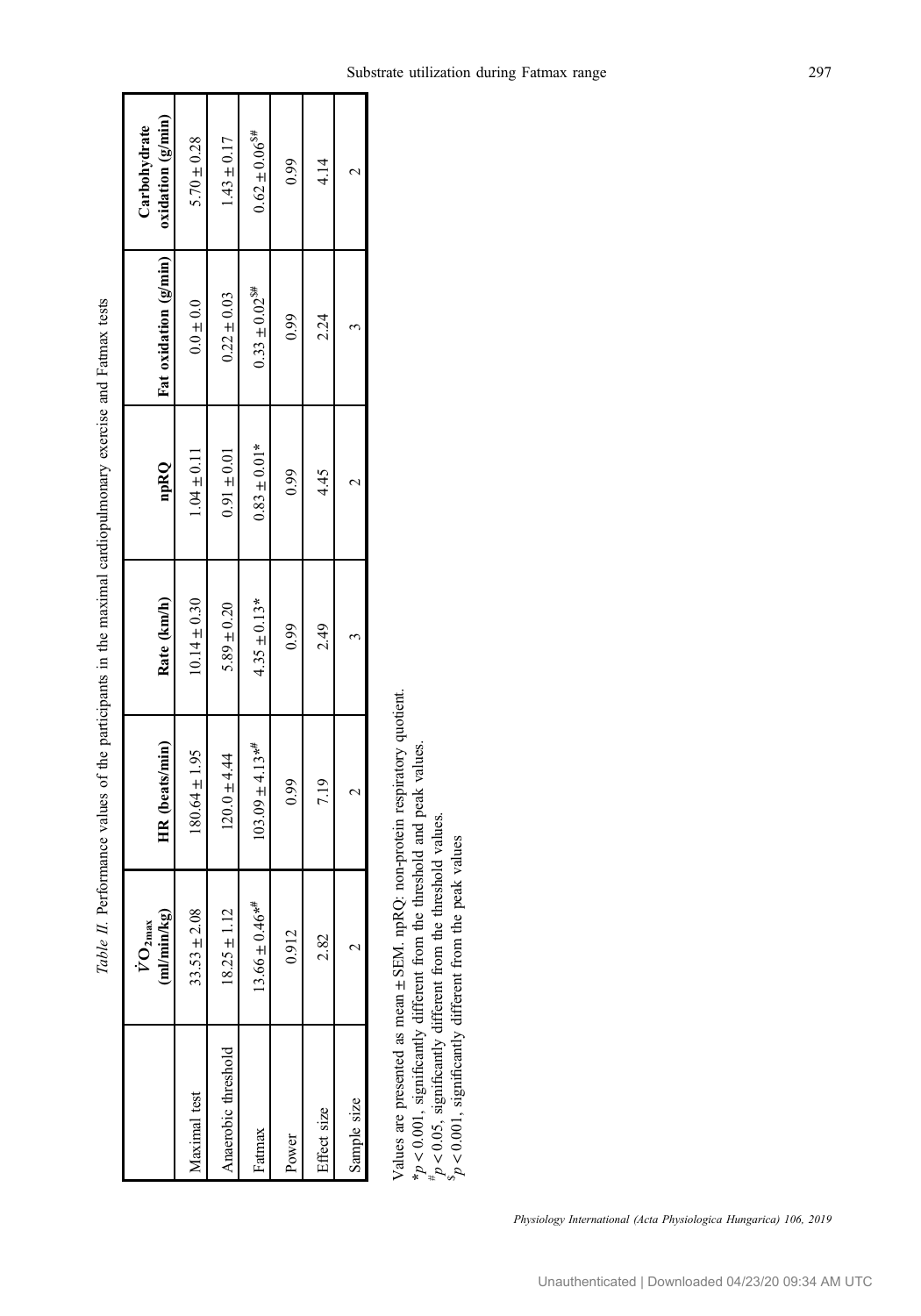<span id="page-4-0"></span>measured using reagents provided by EKF Diagnostics (Germany) and a Biosen S-line lactate analyzer (EKF Diagnostics).

## Statistical analyses

The results are presented as the mean  $\pm$  SEM. Data distribution was determined by the Shapiro–Wilk test. ANOVA with repeated measures was used to analyze the changes in HR,  $\dot{V}O_2$ , blood lactate, and glucose concentrations during the 40-min walking test. The Bonferroni post-hoc analysis was used to identify differences among trials. Non-parametric data were compared with the Wilcoxon signed-rank test; normally distributed data were compared using repeated-measures ANOVA for Fatmax, peak, and threshold values. Exponential curve fitting for fat oxidation during the 40 min of walking was performed using scientific data analysis and graphing software (SigmaPlot Version 11.0, Germany).



Fig. 1. (A) Exponential decay of fat oxidation rate during the 40-min walking test at Fatmax. Values are given as mean  $\pm$  SEM. (B) Exponential rise of carbohydrate oxidation rate during the 40-min walking test at Fatmax. Values are given as mean  $\pm$  SEM

Physiology International (Acta Physiologica Hungarica) 106, 2019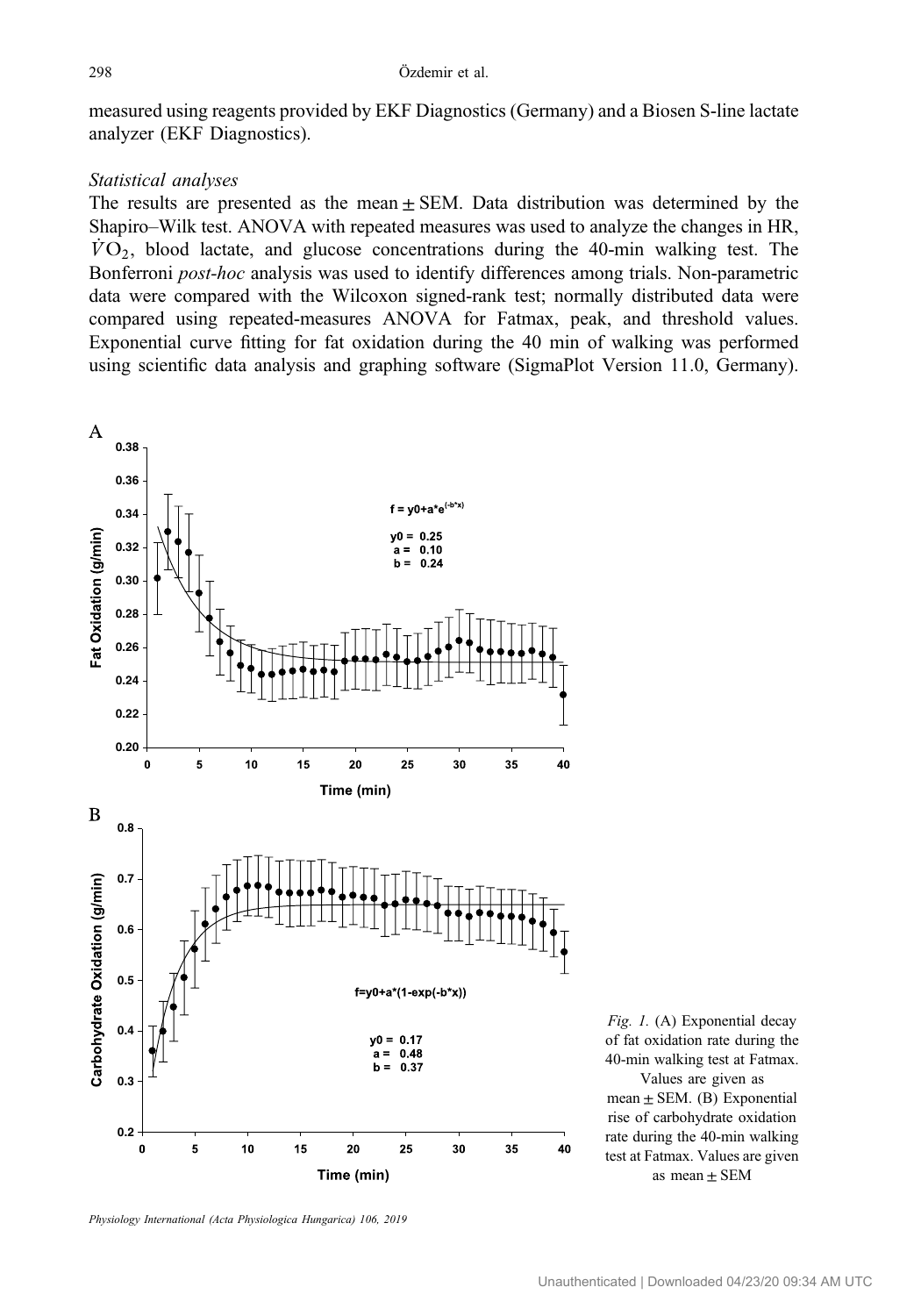<span id="page-5-0"></span>Statistical significance was set at  $p < 0.05$ . Statistical analysis was performed using Statistical Package for the Social Sciences (SPSS for Windows, version 22.0, USA). Effect size was estimated for main effects and interaction by calculating partial eta-squared  $(\eta^2)$  values using the Statistical Package for the Social Sciences (SPSS for Windows, version 22.0). The  $\eta^2$  value was evaluated after converting to Cohen's d value. Effect size for F-test repeated measured ANOVA was assessed with Cohen's d. Effect sizes were classified as small (0.2), medium  $(0.5)$ , and large  $(>0.8)$ .

## Results

Participants' characteristics are shown in Table [I.](#page-2-0) The performance values of the participants in the maximal cardiopulmonary exercise and Fatmax tests are shown in Table [II.](#page-3-0) Maximal



Physiology International (Acta Physiologica Hungarica) 106, 2019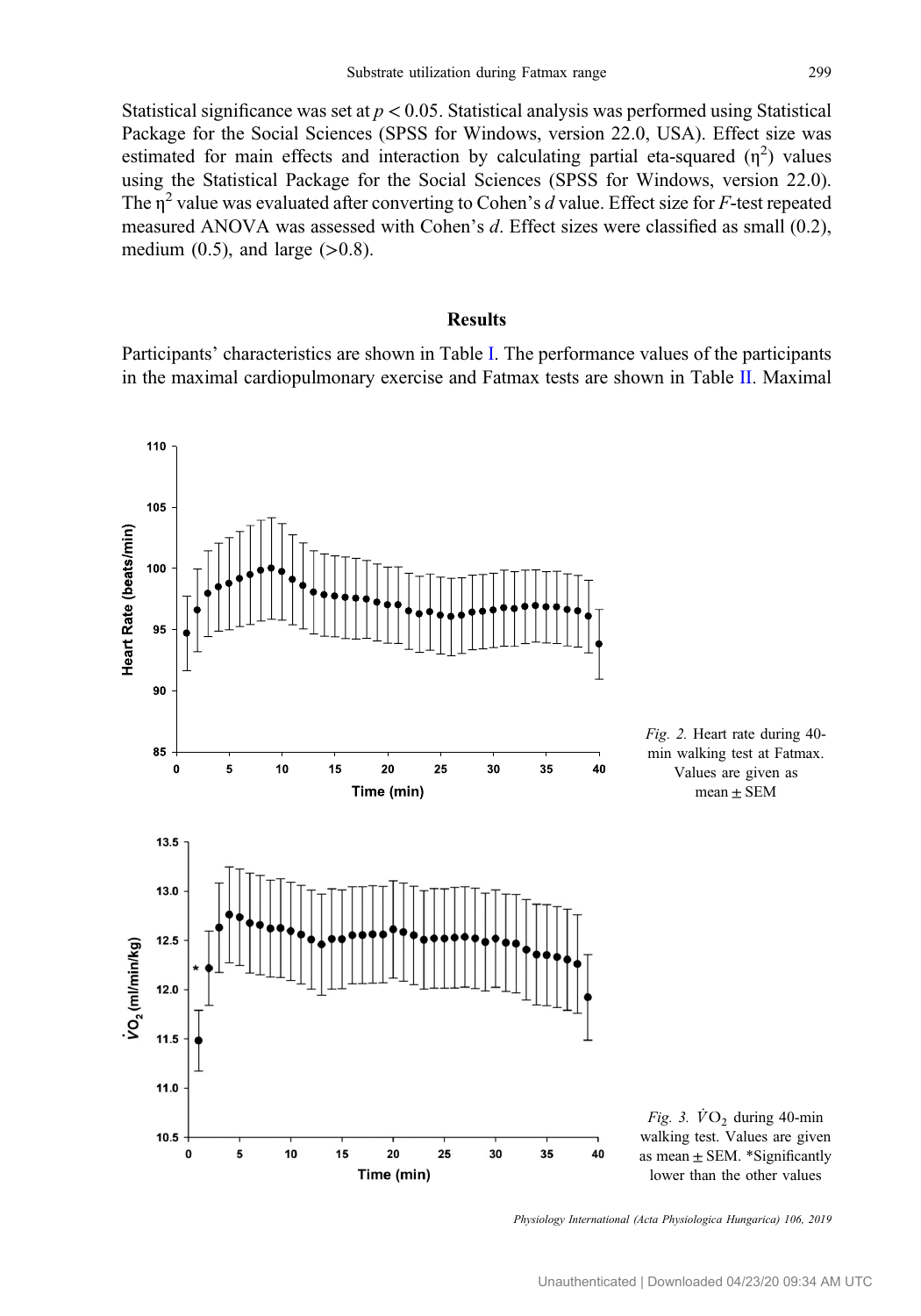<span id="page-6-0"></span>test values and anaerobic threshold values were obtained from the maximal cardiopulmonary exercise test, whereas the Fatmax values were determined from the Fatmax test.

The fat oxidation rate at Fatmax was significantly higher than those at the anaerobic threshold ( $p < 0.05$ ) and maximal test values ( $p < 0.001$ ). The maximal percentage of energy derived from fats and carbohydrates at Fatmax was  $57.3\% \pm 3.4\%$  and  $42.9\% \pm 3.3\%$ , respectively. Carbohydrate oxidation rate at Fatmax was significantly lower than those at anaerobic threshold ( $p < 0.05$ ) and peak values ( $p < 0.001$ ). The  $\overline{VO}_2$  and HR values at Fatmax corresponded to ~40.9% of  $\overline{VO}_{2\text{ max}}$  and ~57.2% of HR. The npRQ value at Fatmax was  $0.83 \pm 0.0$ .

The fat and carbohydrate oxidation rates during the 40-min walking test are presented in Fig. [1A,](#page-4-0) [B](#page-4-0), respectively. The fat oxidation rate started to decrease exponentially with the



Physiology International (Acta Physiologica Hungarica) 106, 2019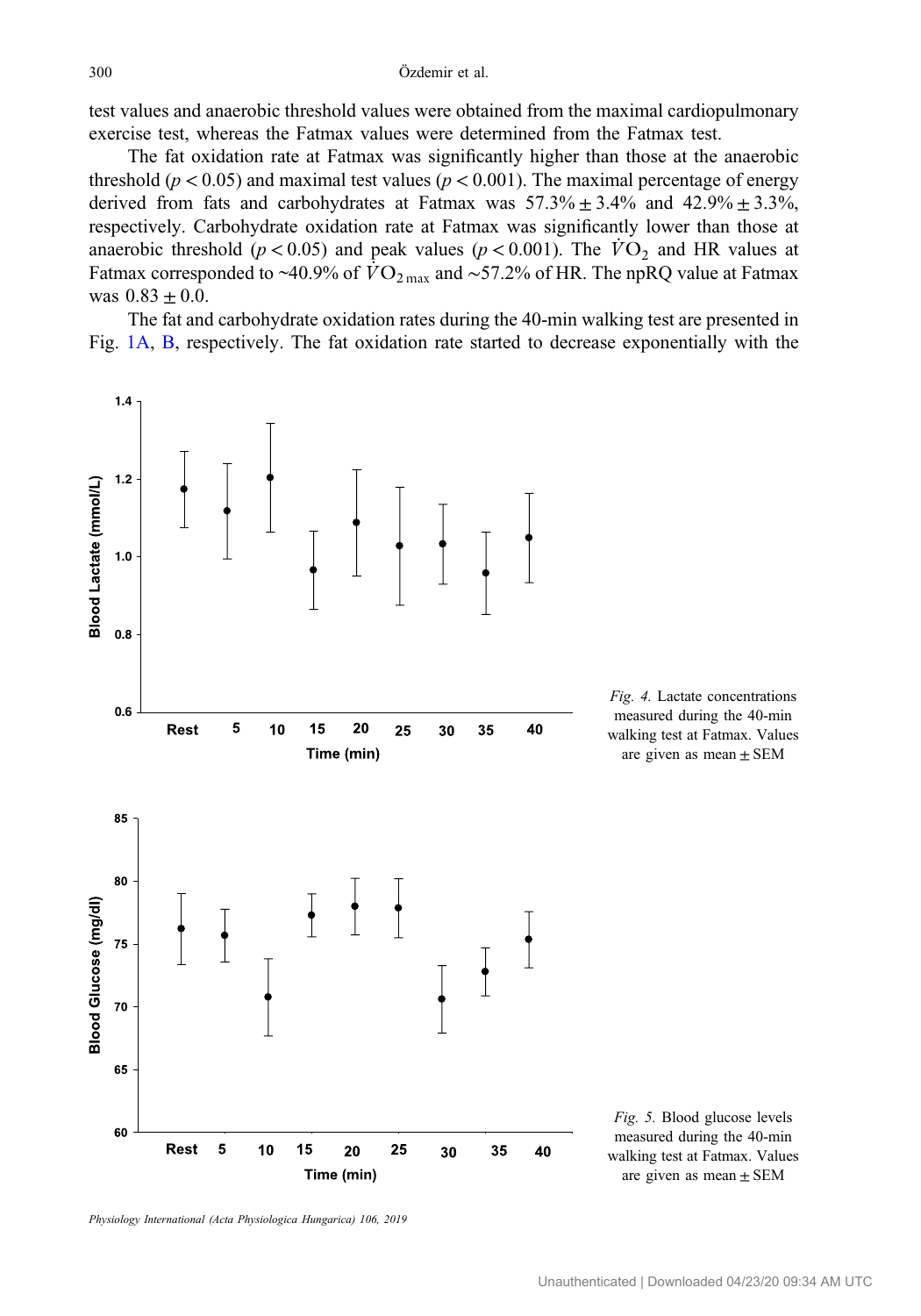onset of exercise and reached a plateau after nearly 16 min (Fig. [1A;](#page-4-0) Equation 1).

Substrate utilization during Fatmax range  
d a plateau after nearly 16 min (Fig. 1A; Equation 1).  

$$
f = y0 + a \exp(-bx).
$$
 (1)

In comparison with the oxidation rate of fats, the carbohydrate oxidation rate increased exponentially and reached a plateau after nearly 10 min (Fig. [1B;](#page-4-0) Equation 2).  $f = y0 + a \exp^{(-bx)}$ .<br>ation rate of fats, the ca<br>eau after nearly 10 min<br> $f = y0 + a(1 - \exp^{(-bx)})$ 

$$
f = y0 + a(1 - \exp^{(-bx)}).
$$
 (2)

Although the fat oxidation rate decreased exponentially, HR did not show significant fluctuations throughout the 40 min of exercise (Fig. [2\)](#page-5-0).  $\dot{V}\text{O}_2$  increased significantly with the onset of exercise and remained stable throughout the 40-min walking test (Fig. [3\)](#page-5-0).

Neither lactate nor glucose values showed any significant change during the 40-min walking test at Fatmax (Figs [4](#page-6-0) and [5\)](#page-6-0).

#### **Discussion**

The main finding of this study was that during low-intensity continuous exercise for 40 min, the fat oxidation rate was not sustained and decreased to a plateau level within the first 16 min. On the other hand, the carbohydrate oxidation rate was increased exponentially and reached a stable level after nearly 10 min. This reduction in fat oxidation rate may point out different physiological mechanisms in substrate metabolism during low/moderate-intensity physical activity.

The exercise intensity used in this study was determined by the same method used to define Fatmax  $(2, 24)$  $(2, 24)$  $(2, 24)$  $(2, 24)$ . The fat oxidation rate has been reported to be maximal during endurance exercise at approximately 33%–65% of  $\dot{V}\text{O}_{2\text{ max}}$  ([1\)](#page-9-0), corresponding to mildmoderate exercise [\(6](#page-9-0), [12](#page-9-0)). Therefore, the exercise intensity at Fatmax used in this study ( $\sim$ 40.9%  $\dot{V}O_{2\text{ max}}$  and 57.2% HR<sub>max</sub>) is in agreement with previously reported exercise intensities.

In indirect calorimetry systems, the fat oxidation rate is calculated from the  $\dot{V}\text{O}_2$  and carbon dioxide production ( $\hat{V}CO_2$ ) ([16\)](#page-9-0). Although the fat oxidation rate is not measured directly with these systems, indirect calorimetry is commonly used to measure substrate metabolism during exercise [\(25](#page-10-0), [32\)](#page-10-0).  $\dot{V}\text{O}_2$  and  $\dot{V}\text{CO}_2$  kinetics are important variables that can affect fat oxidation rate calculation. In previous studies,  $\dot{V}O_2$  demonstrated faster gas kinetics compared with  $VCO<sub>2</sub>$ , and approximately 4 min was required for  $VCO<sub>2</sub>$  to reach a steady state  $(11, 46)$  $(11, 46)$  $(11, 46)$  $(11, 46)$ . Therefore, the decrease in the fat oxidation rate during the first 10 min may not be attributed to gas "exchange" kinetics. Notably, the mean response time of  $\dot{V}O_2$  in low-intensity exercises has been reported to be lower compared with high-intensity exercises [\(41](#page-10-0)). Another important finding of this study is that HR and  $\dot{V}O_2$  did not show significant fluctuations throughout the 40 min of exercise (Figs [2](#page-5-0) and [3\)](#page-5-0). The exercise intensity in this study (4.35 km/h and 40.9%  $\dot{V}O_{2\,\text{max}}$ ) was lower than the anaerobic threshold intensity (5.89 km/h and 54.5%  $\dot{V}\text{O}_{2\text{max}}$ ) (Table [II\)](#page-3-0). Since the resting and exercise blood lactate values did not show any significant difference in this study, we did not expect any significant change in blood pH. Therefore, this finding may not explain the observed substrate shift from fatty acids to carbohydrates in this study. These findings suggest that metabolic stress including

Physiology International (Acta Physiologica Hungarica) 106, 2019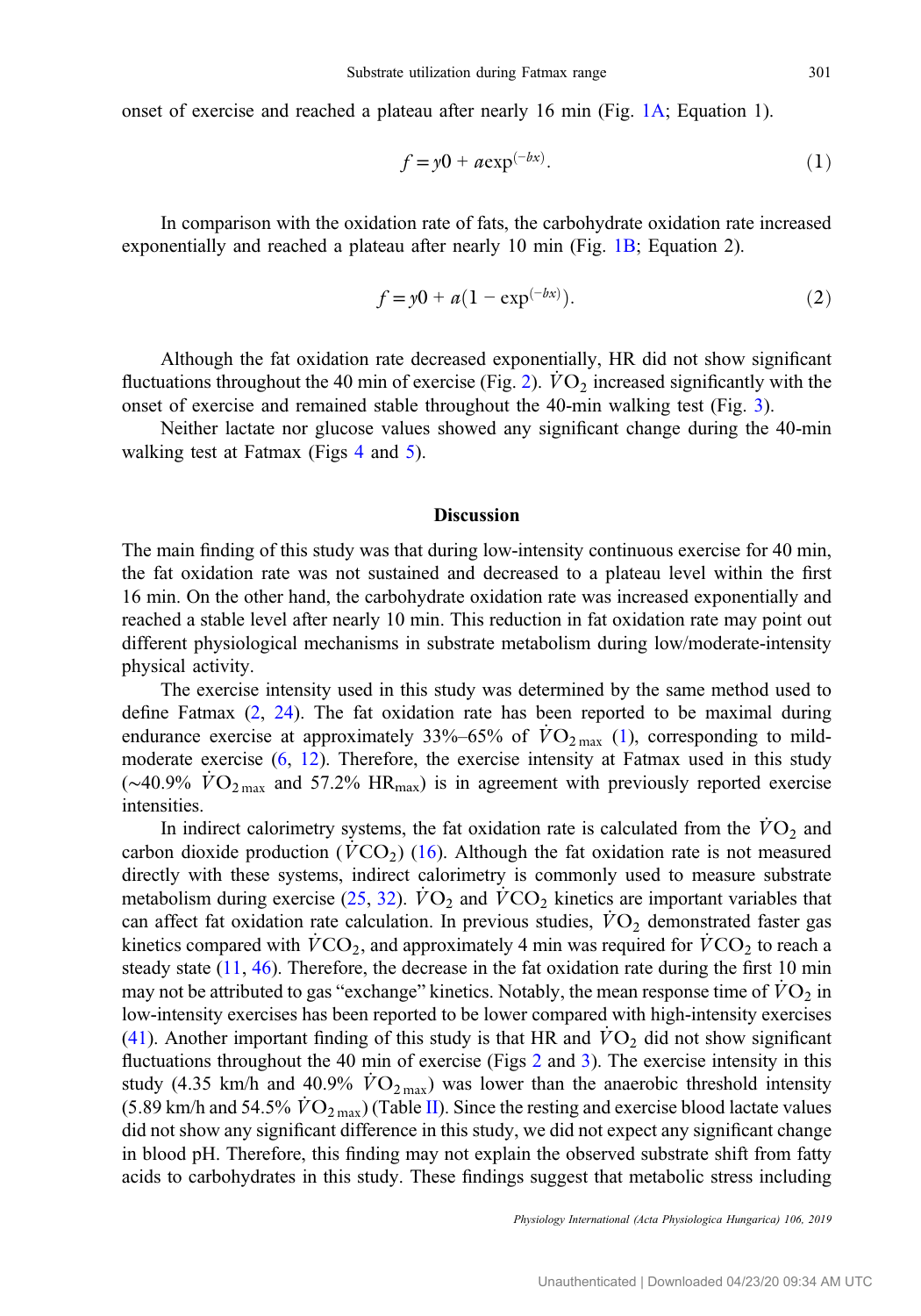lactate accumulation did not occur during the 40-min of exercise. Stable blood glucose levels indicate that substrate supply to active muscle did not change throughout the 40 min of exercise.

The fat oxidation rates calculated in both the Fatmax and 40-min walking tests were in concordance with the literature  $(6, 29, 31)$  $(6, 29, 31)$  $(6, 29, 31)$  $(6, 29, 31)$  $(6, 29, 31)$  $(6, 29, 31)$ . A study has reported that fat oxidation rates are increased with an improvement in aerobic capacity ([29\)](#page-10-0). In addition, the capacity for fat oxidation may be disrupted in sedentary overweight individuals, and the substrate may shift from fats to carbohydrates at lower exercise intensities [\(35](#page-10-0)). As the adjustment of fuel oxidation to fuel availability is an indication of "metabolic flexibility," the fat oxidation rate is not limited during low-intensity exercise in normal individuals. Individuals (including those who are sedentary, obese, or with a poor cardiovascular fitness level) with low-resting metabolic rates and high respiratory quotients may be defined as "metabolically inflexible." These individuals rely mainly on glucose metabolism with a blunted preference for muscle fat oxidation ([17,](#page-9-0) [26](#page-10-0), [39\)](#page-10-0). In this study, the resting metabolic rates of the participants were not evaluated. As the participants were sedentary and overweight with a low aerobic capacity [\(19](#page-9-0), [42\)](#page-10-0), the discontinuation of lipid oxidation with constant low-intensity exercise may be attributed to their metabolic inflexibility. In this context, as an alternative method, the use of the individual ventilatory threshold can be a useful parameter that identifies physical activity that maximizes fat oxidation in obese individuals ([14\)](#page-9-0).

Mitochondrial content and/or mitochondrial functional qualities might be a limiting factor in fat oxidation in sedentary/overweight individuals. In sedentary individuals, possible intramyocellular lipid accumulation may impair fat oxidation capacity and reduce lipid turnover [\(17](#page-9-0), [28\)](#page-10-0). Different mechanisms are known to regulate fat oxidation. An early decrease in fat oxidation rate suggests a rapid change in the metabolic pathways of the cell. One of the important pathways that regulate fat oxidation is the carnitine pathway, which plays a role in fatty acid transport. Even though carnitine palmitoyltransferase activity in skeletal muscles is shown to be decreased in sedentary obese individuals [\(27](#page-10-0)), any reduction in free carnitine could also lead to decreased fat oxidation rates; at high-intensity exercises, the depletion of free carnitine would prevent fat oxidation [\(43](#page-10-0)). Therefore, free carnitine concentration in the cytoplasm is a key determinant of long-chain fatty acid metabolism [\(36](#page-10-0)). The decrease in fat oxidation rate during the first 15 min at the beginning of exercise may be attributed to a decrease in the concentration of free carnitine, as demonstrated by a previous study  $(20)$  $(20)$ ; the study reported a decrease (around  $10\%$ ) in the free carnitine level in the first 10 min of exercise.

This study found that the fat oxidation rate decreased in around 15 min and remained constant for the rest of the exercise duration in sedentary overweight individuals. The identification of the physiological mechanisms associated with the initial reduction in fat oxidation rate may be important for developing various strategies to improve the fat oxidation rate during low-intensity exercise.

## Acknowledgements

The authors would like to thank C. Çağlar Bıldırcın for his valuable contributions. No financial or material support of any kind was received for the work described in this article.

# Conflict of interest

The authors declare no conflict of interest.

Physiology International (Acta Physiologica Hungarica) 106, 2019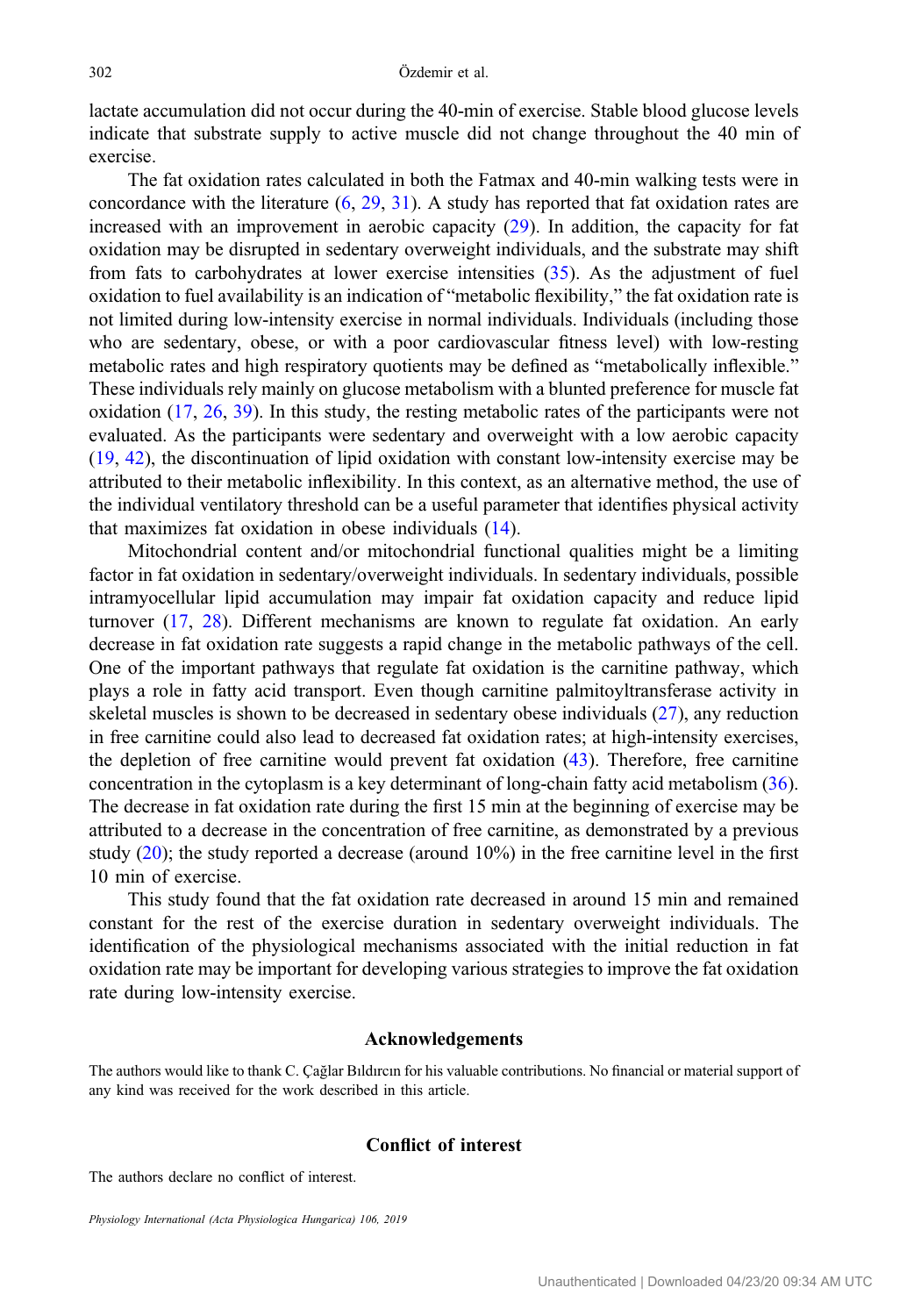## **REFERENCES**

- <span id="page-9-0"></span>1. Achten J, Gleeson M, Jeukendrup AE: Determination of the exercise intensity that elicits maximal fat oxidation. Med. Sci. Sports Exerc. 34, 92–97 (2002)
- 2. Achten J, Jeukendrup AE: Optimizing fat oxidation through exercise and diet. Nutrition 20, 716–727 (2004)
- 3. American Thoracic Society; American College of Chest Physicians: ATS/ACCP statement on cardiopulmonary exercise testing. Am. J. Respir. Crit. Care Med. 167, 211–277 (2003)
- 4. Beaver WL, Wasserman K, Whipp BJ: A new method for detecting anaerobic threshold by gas exchange. J. Appl. Physiol. 60, 2020–2027 (1986)
- 5. Ben Ounis O, Elloumi M, Zouhal H, Makni E, Lac G, Tabka Z, Amri M: Effect of an individualized physical training program on resting cortisol and growth hormone levels and fat oxidation during exercise in obese children. Ann. Endocrinol. (Paris). 72, 34–41 (2011)
- 6. Bogdanis GC, Vangelakoudi A, Maridaki M: Peak fat oxidation rate during walking in sedentary overweight men and women. J. Sports Sci. Med. 7, 525–531 (2008)
- 7. Bordenave S, Metz L, Flavier S, Lambert K, Ghanassia E, Dupuy AM, Michel F, Puech-Cathala AM, Raynaud E, Brun JF, Mercier J: Training-induced improvement in lipid oxidation in type 2 diabetes mellitus is related to alterations in muscle mitochondrial activity. Effect of endurance training in type 2 diabetes. Diabetes Metab. 34, 162–168 (2008)
- 8. Brun JF, Romain AJ, Guiraudou M, Fedou C, Mercier J: Stability over time of the level of maximal lipid oxidation during exercise. Sci. Sports. 29, 168–171 (2014)
- 9. Brun JF, Romain AJ, Mercier J: Maximal lipid oxidation during exercise (Lipox<sub>max</sub>): from physiological measurements to clinical applications. Facts and uncertainties. Sci. Sports 26, 57–71 (2011)
- 10. Cheneviere X, Borrani F, Ebenegger V, Gojanovic B, Malatesta D: Effect of a 1-hour single bout of moderate-intensity exercise on fat oxidation kinetics. Metabolism 58, 1778–1786 (2009)
- 11. Chuang ML, Ting H, Otsuka T, Sun XG, Chiu FYL, Beaver WL, Hansen JE, Lewis DA, Wasserman K: Aerobically generated CO<sub>2</sub> stored during early exercise. J. Appl. Physiol. 87, 1048–1058 (1999)
- 12. Coyle EF: Substrate utilization during exercise in active people. Am. J. Clin. Nutr. 61(4 Suppl.), 968S–979S (1995)
- 13. Dasilva SG, Guidetti L, Buzzachera CF, Elsangedy HM, Krinski K, De Campos W, Goss FL, Baldari C: Genderbased differences in substrate use during exercise at a self-selected pace. J. Strength Cond. Res. 25, 2544–2551 (2011)
- 14. Emerenziani GP, Ferrari D, Marocco C, Greco EA, Migliaccio S, Lenzi A, Baldari C, Guidetti L: Relationship between individual ventilatory threshold and maximal fat oxidation (MFO) over different obesity classes in women. PLoS One 14, e0215307 (2019)
- 15. Fiuza-Luces C, Garatachea N, Berger NA, Lucia A: Exercise is the real polypill. Physiology (Bethesda). 28, 330–358 (2013)
- 16. Frayn KN: Calculation of substrate oxidation rates in vivo from gaseous exchange. J. Appl. Physiol. Respir. Environ. Exerc. Physiol. 55, 628–634 (1983)
- 17. Galgani JE, Moro C, Ravussin E: Metabolic flexibility and insulin resistance. Am. J. Physiol. Endocrinol. Metab. 295, E1009–E1017 (2008)
- 18. Granata C, Jamnick NA, Bishop DJ: Training-induced changes in mitochondrial content and respiratory function in human skeletal muscle. Sports Med. 48, 1809–1828 (2018)
- 19. Herdy AH, Uhlendorf D: Reference values for cardiopulmonary exercise testing for sedentary and active men and women. Arq. Bras. Cardiol. 96, 54–59 (2011)
- 20. Hiatt WR, Regensteiner JG, Wolfel EE, Ruff L, Brass EP: Carnitine and acylcarnitine metabolism during exercise in humans. Dependence on skeletal muscle metabolic state. J. Clin. Invest. 84, 1167–1173 (1989)
- 21. Iwayama K, Kurihara R, Nabekura Y, Kawabuchi R, Park I, Kobayashi M, Ogata H, Kayaba M, Satoh M, Tokuyama K: Exercise increases 24-h fat oxidation only when it is performed before breakfast. EBioMedicine 2, 2003–2009 (2015)
- 22. Jackson AS, Pollock ML: Generalized equations for predicting body density of men. Br. J. Nutr. 40, 497–504 (1978)
- 23. Jeppesen J, Kiens B: Regulation and limitations to fatty acid oxidation during exercise. J. Physiol. 590, 1059–1068 (2012)
- 24. Jeukendrup A, Achten J: Fatmax: a new concept to optimize fat oxidation during exercise? Eur. J. Sport Sci. 1, 1–5 (2001)